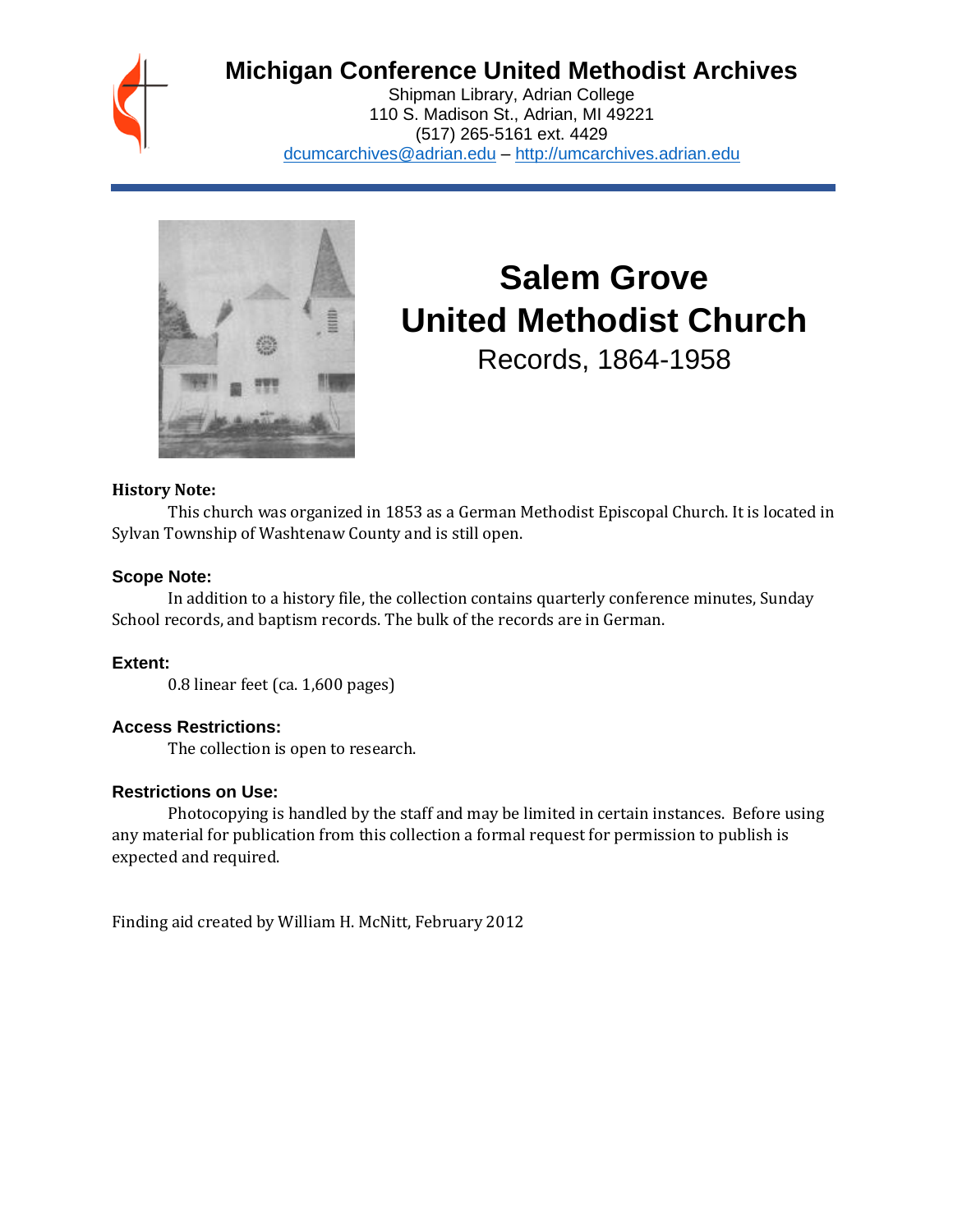# **Francisco: German**

- 1852-1853: Jacob Rothweller
- 1853-1854: John Schweinfurth
- 1854-1855: Jacob Krehbiel
- 1855-1856: Emil Baur
- 1856-1857: Seth Barth
- 1857-1859: John Schweinfurth
- 1859-1860: Andreas Mayer
- 1860-1861: Henry Krell
- 1861-1863: Gustav Bertram
- 1863-1864: Valentine Jahraus
- 1864-1867: Jacob Braun
- 1867-1869: Gustav Herzer
- 1869-1870: John Schweinfurth
- 1870-1873: George A. Reuter
- 1873-1876: Conrad Wehnes
- 1876-1879: John Schneider
- 1879-1882: Gustav H. Fiedler
- 1882-1885: Adam Weber
- 1885-1887: Theodore Schumann
- 1887-1889: George Mitter
- 1889-1890: Andreas "Andrew" Kruemling
- 1890-1894: Carl A. Militzer
- 1894-1899: Paul Wuerfel
- 1899-1903: Louis S. Kaetterhenry
- 1903-1907: Henry W. Lenz
- 1907-1911: Joseph E. Beal
- 1911-1918: George C. Nothdurft
- 1918-1919: Henry W. Lenz
- 1919-1920: Hartman Bau
- 1920-1923: Carl Ertel
- 1923-1925: Frederick J. Schweinfurth
- 1925-1929: Fred Ross
- 1929-1933: Henry W. Lenz

# **Salem Grove**

- 1933-1943: Henry W. Lenz
- 1943-1945: Lewis Russell Green
- 1945-1946: Robert E. Vander Hart
- 1946-1949: Earnest O. Davis
- 1949-1953: Vern A. Panzer
- 1953-1954: Hans Leitner
- 1954-1959: Lewis Edwin Caister
- 1959-1961: Harry Psycher Jr.
- 1961-1962: John Laird
- 1962-1964: John David Jolley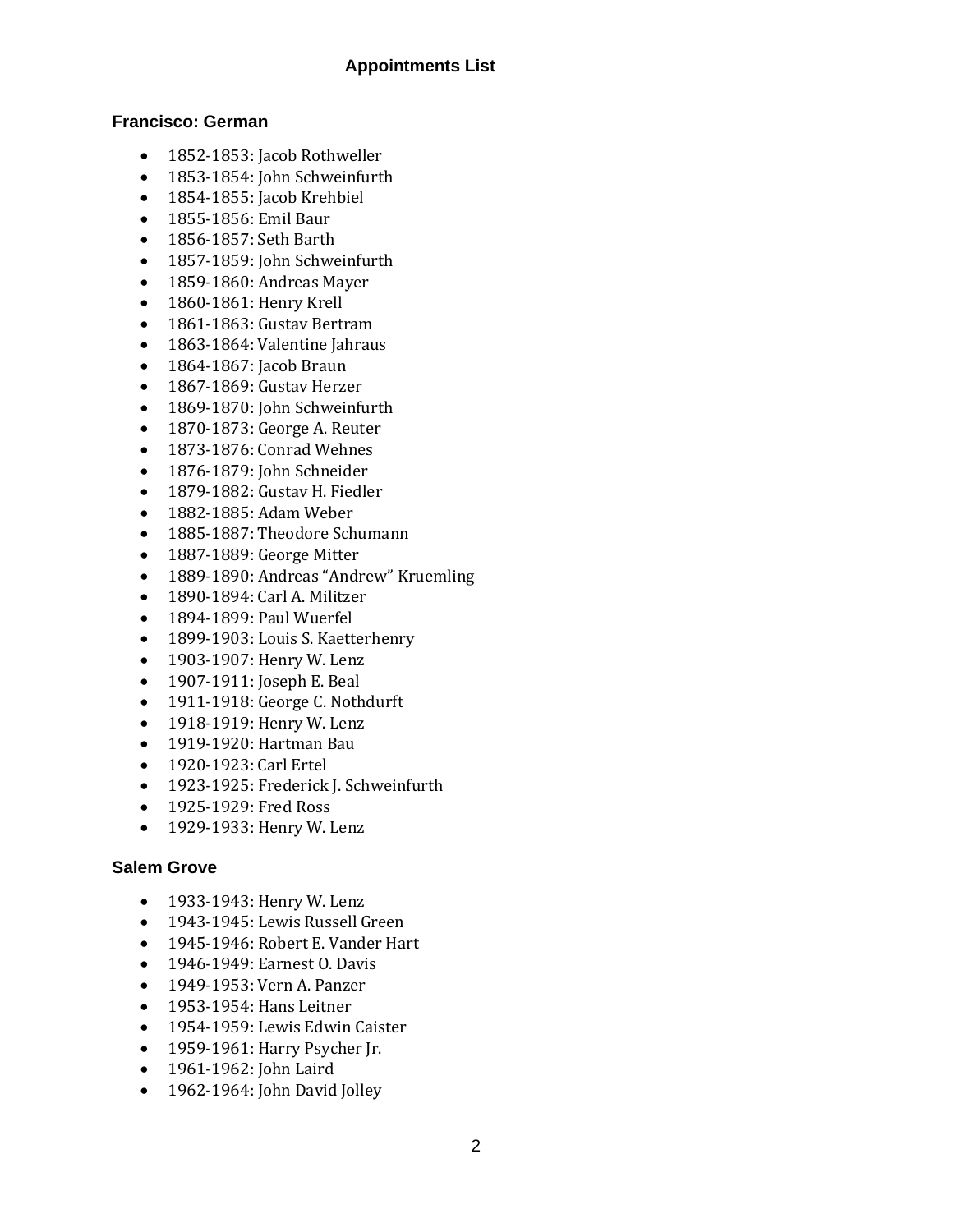# **Appointments List**

- 1964-1969: George T. Nevin
- July 1969-September 1969: George Q. Woomer (interim)
- October 1969-February 1971: Frederick Atkinson
- March 1971-1973: Harry R. Weeks
- 1973-1974: John William Todd
- 1974-1975: Richard C. Stoddard
- 1975-1978: Gerald R. Parker
- 1978-1979: Ferris S. Woodruff
- June 1979-September 1979: George Woomer
- October 1979-1981[: Ronald A. Brunger](http://umcarchives.adrian.edu/fa/brungerrapapers.pdf)
- 1981-1984: Dale B. Ward
- 1984-1985: David C. Collins
- 1985-1990: Donald Woolum
- 1990-December 1991: Michael F. Bossingham
- January 1992-1998: James E. Paige Jr.
- 1998-2003: Carolyn G. Harris & Daniel W. Harris
- 2003-2013: Carolyn G. Harris
- 2013-2015: Christine Beaudoin
- 2015-2017: Amy Triebwasser
- 2017-Present: Mary J. Barrett